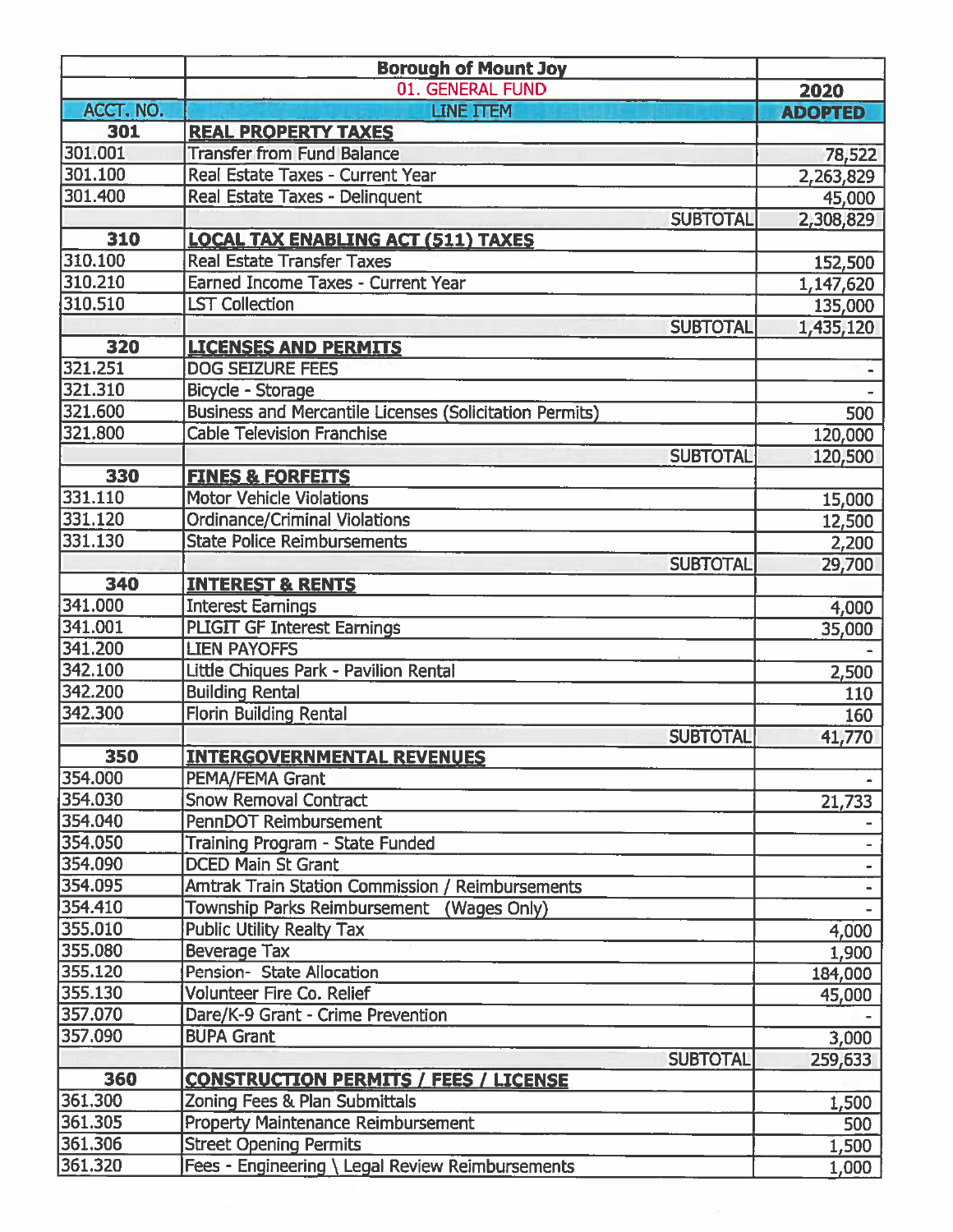|                     | 01. GENERAL FUND                                | 2020           |
|---------------------|-------------------------------------------------|----------------|
| ACCT. NO.           | <b>LINE TTEM</b>                                | <b>ADOPTED</b> |
| 361.330             | <b>Construction Permit Fees</b>                 | 25,000         |
| 361.331             | <b>Stormwater Permit Fees</b>                   | 2,000          |
| 361.340             | <b>Apartment License Fees</b>                   | 70,000         |
|                     | <b>SUBTOTAL</b>                                 | 101,500        |
| 360                 | <b>DEPARTMENTAL EARNINGS</b>                    |                |
| 361.600             | <b>Tax Collection Services</b>                  |                |
| 362.100             | <b>Police Services (Accidents &amp; Alarms)</b> | 9,000          |
| 363.100             | <b>Street Openings</b>                          |                |
|                     | <b>SUBTOTAL</b>                                 | 9,000          |
| 380                 | <b>MISCELLANEOUS REVENUE / REIMBURSEMENT</b>    |                |
| 380.010             | Misc. Revenue Receipts/Donations                | 100            |
| 380.012             | Misc. Reimbursement                             | 1,500          |
| 383.001             | <b>Sidewalk Assessments</b>                     |                |
| 387.000             | Fees-In-Lieu of Taxes                           | 7,500          |
| 387.012             | Lakes Phase 2 (SERVICES CONTRACT)               | 4,500          |
|                     | <b>SUBTOTAL</b>                                 | 13,600         |
| 389-390             | <b>MISCELLANEOUS REVENUE / REIMBURSEMENTS</b>   |                |
| 389.000             | <b>Miscellaneous Revenue</b>                    |                |
| 391.010             | Sale of Property & Supplies                     |                |
| 391.020             | Sale of PW Property & Supplies                  | 3,000          |
|                     | <b>SUBTOTAL</b>                                 | 3,000          |
| 392.013             | <b>Authority Utility Reimbursement</b>          | 9,300          |
| 392.015             | <b>Authority Maintenance Reimbursement</b>      | 5,500          |
| 392.017             | Main Street Reimbursement                       |                |
| 392.030             | <b>Transfer from Capital Fund</b>               |                |
| 392.270             | <b>Transfer from Refuse Fund</b>                | 200,000        |
| 392.300             | Proceeds of Capital Lease Tran                  |                |
| 392.500             | <b>Insurance Fund Rebate</b>                    |                |
|                     | <b>SUBTOTAL</b>                                 | 214,800        |
| 394.000             | <b>Proceeds of Debt</b>                         |                |
| 395.001             | Refund of Prior Year's Expenditures             | 12,900         |
| 399.000             | Use of Fund Reserves                            |                |
|                     | <b>SUBTOTAL</b>                                 | 12,900         |
|                     | <b>Total Receipts &amp; Balance</b>             | 4,628,874      |
| <b>EXPENDITURES</b> | <b>GENERAL GOVERNMENT</b>                       |                |
| 400                 | <b>GENERAL GOVERNMENT - ADMINISTRATION</b>      |                |
| 400.111             | <b>Salaries of Councilpersons</b>               |                |
| 400.116             | Salary of Mayor                                 | 4,980          |
| 400.142             | <b>Salary of Receptionist</b>                   | 840            |
| 400.143             | <b>Administrative Assistant</b>                 | 23,823         |
| 400.174             | <b>Training</b>                                 | 37,046         |
| 400.183             | <b>Overtime Wages</b>                           | 250            |
| 400.200             | Materials & Supplies                            | 600            |
| 400.238             | Uniforms / Clothing Allowance                   | 4,200          |
| 400.300             | <b>General Expense</b>                          | 400            |
| 400.310             | <b>Banking Service Charges</b>                  | 7,400          |
| 400.311             | <b>Auditing Services</b>                        | 350            |
| 400.321             | <b>Communication Expense - Phone</b>            | 37,000         |
| 400.330             | <b>Vehicle Operating Expense</b>                | 5,200<br>300   |
|                     |                                                 |                |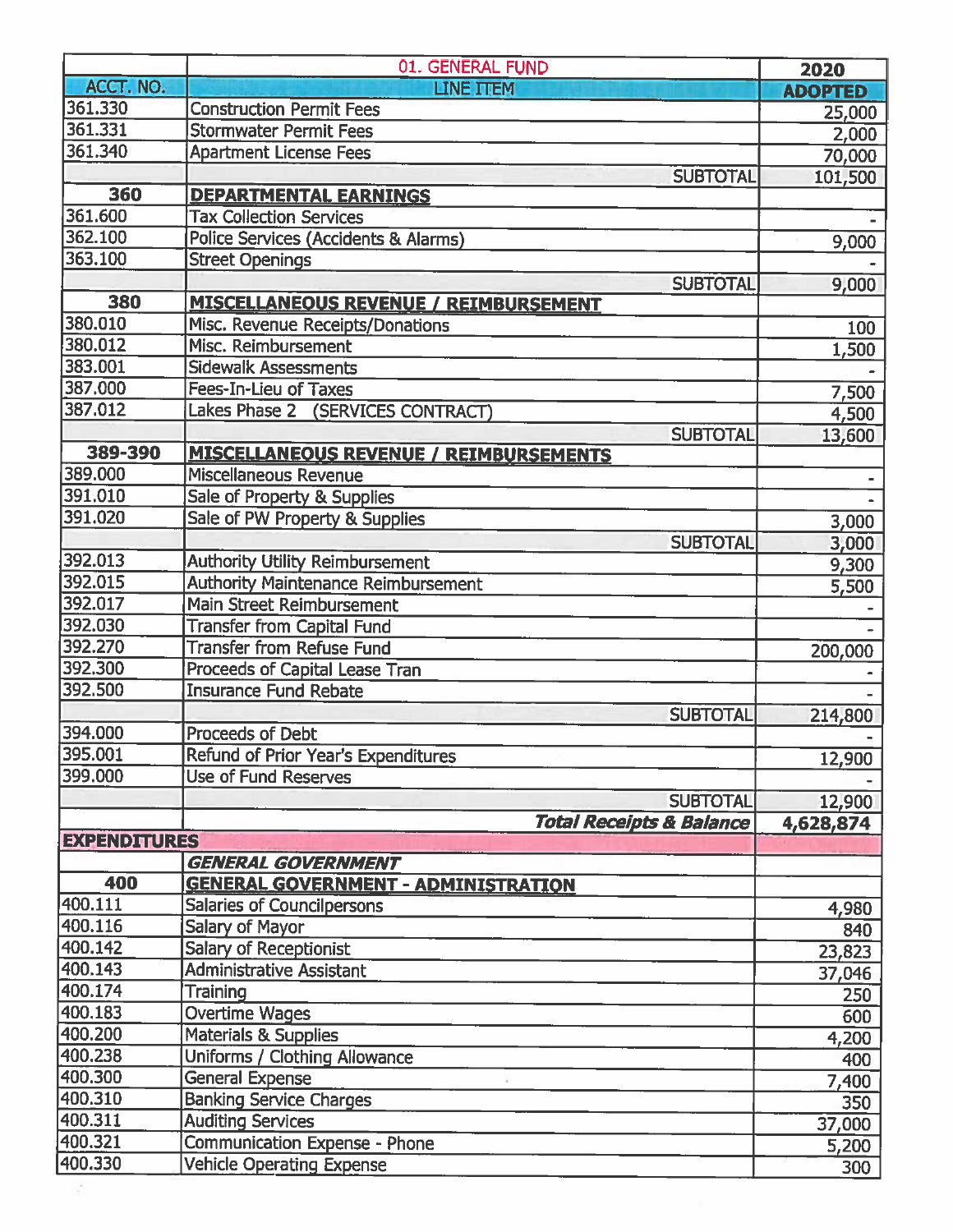|           | 01. GENERAL FUND                                       | 2020           |
|-----------|--------------------------------------------------------|----------------|
| ACCT. NO. | <b>LINE ITEM</b>                                       | <b>ADOPTED</b> |
| 400.340   | <b>Advertising and Printing</b>                        | 3,000          |
| 400.375   | Equipment Maintenance & Repair                         | 1,000          |
| 400.420   | Dues, Subscriptions, Conventions, Etc.                 | 3,600          |
| 400.450   | <b>Contracted Services</b>                             | 42,000         |
| 400.540   | Lakes Phase 2 - Services Contributions                 | 1,500          |
| 400.750   | <b>Minor Equipment Purchases</b>                       | 1,000          |
| 401.121   | <b>Salary of Manager</b>                               | 81,885         |
| 402.114   | <b>Salary of Treasurer</b>                             | 500            |
| 402.130   | Salary of Finance and Business Administrator           | 48,986         |
| 404.314   | <b>Borough Legal Services</b>                          | 20,000         |
| 404.316   | Reimbursable Legal Services                            | 100            |
|           | <b>SUBTOTAL</b>                                        | 325,960        |
| 403       | <b>GENERAL GOVERNMENT - TAX COLLECTION</b>             |                |
| 403.200   | <b>Materials &amp; Supplies</b>                        |                |
| 403.300   | <b>EIT Collection Fees</b>                             | 17,000         |
| 403.305   | <b>LST Collection Fees</b>                             | 3,500          |
| 403.450   | <b>County Tax Collection Services</b>                  | 3,800          |
| 403.900   | <b>Real Estate Tax Appeals</b>                         |                |
|           | <b>SUBTOTAL</b>                                        | 24,300         |
| 409       | <b>GENERAL GOVERNMENT - MUNICIPAL BUILDING</b>         |                |
| 409.111   | Maintenance Employee                                   | 4,936          |
| 409.200   | <b>Materials &amp; Supplies</b>                        | 2,500          |
| 409.360   | Utilities (Gas & Electric)                             | 11,000         |
| 409.370   | Maintenance & Repairs                                  | 4,000          |
| 409.371   | <b>Building Purchase</b>                               |                |
| 409.372   | Rail Enhancements Maint and Repairs                    |                |
|           | <b>SUBTOTAL</b>                                        | 22,436         |
|           | TOTAL GENERAL GOVERNMENT                               | 372,696        |
|           |                                                        |                |
|           | <b>PUBLIC SAFETY</b>                                   |                |
| 410       | <b>PROTECTION TO PERSONS &amp; PROPERTY - POLICE</b>   |                |
| 410.122   | Salary of Chief                                        | 94,765         |
| 410.130   | <b>Salary of Patrol Officers</b>                       | 954,557        |
| 410.135   | Salary of Part Time Patrol Officers                    | 25,000         |
| 410.137   | Salary of Part-Time Clerks                             | 39,674         |
| 410.140   | <b>Salary of FT Administrative Assistant</b>           | 41,255         |
| 410.174   | <b>Training Expense</b>                                | 21,000         |
| 410.179   | <b>Tuition Reimbursement</b>                           | 4,000          |
| 410.182   | Longevity Pay                                          | 9,300          |
| 410.183   | Overtime Wages                                         | 50,000         |
| 410.200   | Materials & Supplies                                   | 4,000          |
| 410.238   | <b>Uniforms</b>                                        | 15,000         |
| 410.300   | <b>General Expense</b>                                 | 10,000         |
| 410.301   | General Expense / Civil Service Commission             | 500            |
| 410.314   | <b>Legal Fees</b>                                      | 10,000         |
| 410.315   | Legal Fees / Civil Service Commission                  | 1,500          |
| 410.321   | Communication Expense - Phone                          | 17,000         |
| 410.326   | Vehicle Equipment Maintenance & Repair / Radio Repairs | 4,000          |
| 410.330   | <b>Vehicle Operating Expense</b>                       | 15,000         |
| 410.336   | Vehicle Purchase / Lease                               |                |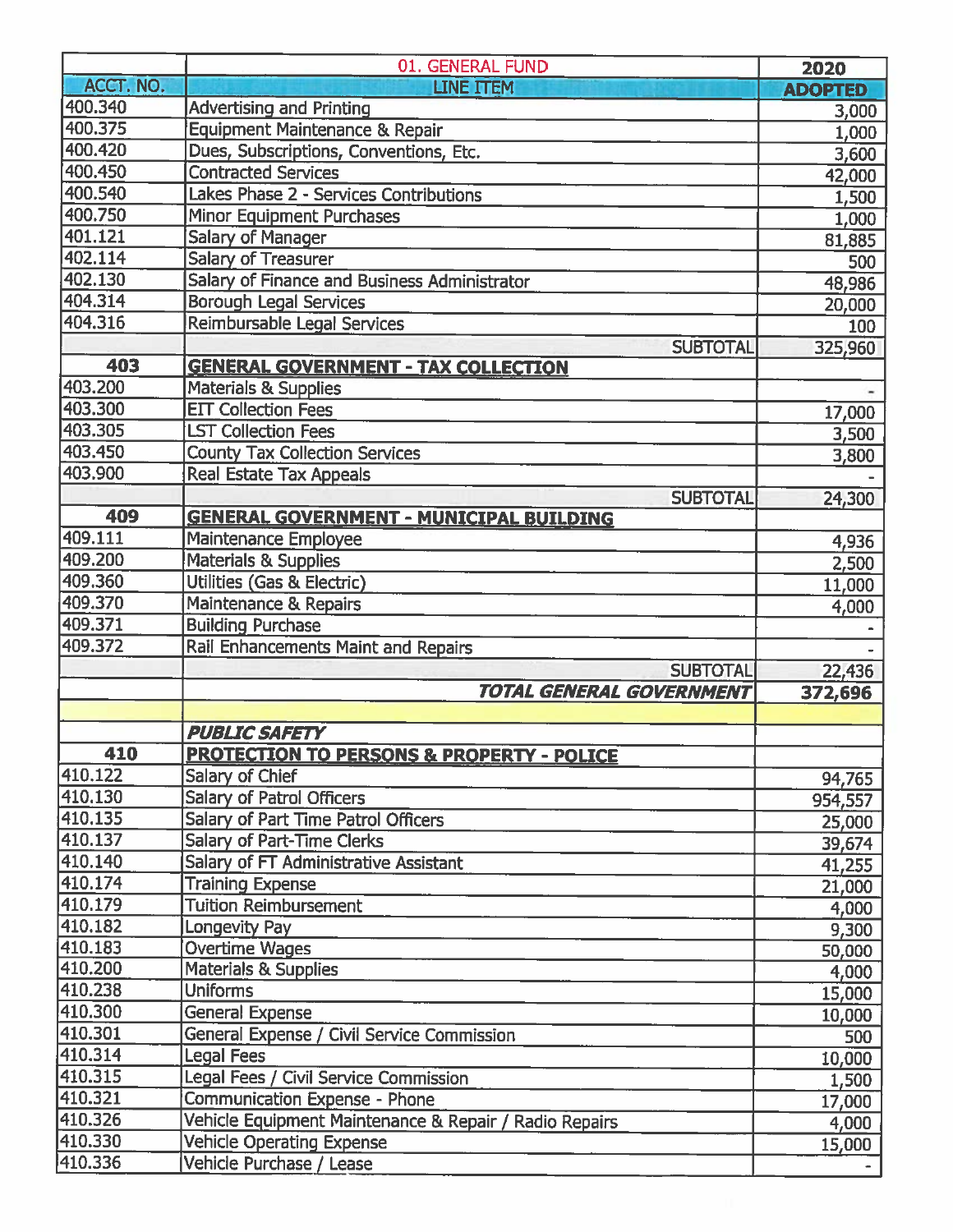|                    | 01. GENERAL FUND                                                            | 2020           |
|--------------------|-----------------------------------------------------------------------------|----------------|
| ACCT. NO.          | <b>LINE ITEM</b>                                                            | <b>ADOPTED</b> |
| 410.340            | Advertising                                                                 | 500            |
| 410.370            | Vehicle Maintenance / Repair                                                | 7,500          |
| 410.420            | <b>Dues and Subscriptions</b>                                               | 1,000          |
| 410.450            | <b>Contracted Services</b>                                                  | 27,500         |
| 410.470            | <b>Building Maintenance and Repairs</b>                                     | 2,000          |
| 410.490            | <b>County Treasurer/ Licenses</b>                                           |                |
| 410.491            | Dog Housing                                                                 | 2,500          |
| 410.500            | <b>Drug Task Force Contribution</b>                                         | 8,000          |
| 410.750            | <b>Equipment Purchase / Rent</b>                                            | 31,040         |
|                    | <b>SUBTOTAL</b>                                                             | 1,396,591      |
| 411                | <b>PROTECTION TO PERSONS &amp; PROPERTY - FIRE</b>                          |                |
| 411.174            | <b>Training Expenses</b>                                                    | 5,000          |
| 411.500            | <b>Contribution to Fire Department Mount Joy</b>                            | 62,000         |
| 411.520            | <b>Contribution to Fire Police</b>                                          | 4,000          |
| 411.550            | <b>Volunteer Fire Relief Association</b>                                    | 45,000         |
| 411.560            | <b>Contribution to Ambulance Association</b>                                |                |
| 411.740            | <b>Major Equipment Contribution</b>                                         | 69,000         |
|                    | <b>SUBTOTAL</b>                                                             | 185,000        |
| 415                | <b>EMERGENCY MANAGEMENT</b>                                                 |                |
| 415.000            | <b>Emergency Management</b>                                                 | 2,000          |
|                    | <b>SUBTOTAL</b>                                                             | 2,000          |
|                    | <b>TOTAL PUBLIC SAFETY</b>                                                  | 1,583,591      |
|                    |                                                                             |                |
|                    | <b>ZONING / PLANNING DEPARTMENT</b>                                         |                |
| 414                | <b>PLANNING, ZONING &amp; CODES COMPLIANCE</b>                              |                |
| 414.102            | Salary of Sewage Enforcement Officer                                        |                |
| 414.120            | Salaries of Zoning Hearing Board                                            | 400            |
| 414.130            | <b>Salary of Code Enforcement Officer</b>                                   | 64,149         |
| 414.174            | <b>Training</b>                                                             | 500            |
| 414.200            | Materials & Supplies                                                        | 400            |
| 414.300            | <b>General Expense</b>                                                      | 1,100          |
| 414.310            | <b>Planning Studies</b>                                                     |                |
| 414.313<br>414.314 | <b>Engineering Review Fees</b>                                              | 2,000          |
| 414.316            | <b>Legal Expenses</b>                                                       | 5,000          |
| 414.321            | Reimbursable Engineering/Legal Review Fees<br><b>Communications - Phone</b> | 500            |
| 414.330            | <b>Vehicle Operating Expense</b>                                            |                |
| 414.336            | Vehicle Purchase / Lease                                                    | 200            |
| 414.340            | <b>Advertising &amp; Printing</b>                                           |                |
| 414.370            | Vehicle Maintenance Expense                                                 | 1,500<br>1,100 |
| 414.420            | <b>Dues, Subscriptions</b>                                                  | 400            |
| 414.450            | <b>Contracted Services</b>                                                  | 3,920          |
| 414.451            | <b>Building Permit Training Fees</b>                                        | 500            |
| 414.460            | <b>Property Maintenance/Mowing</b>                                          | 1,000          |
| 414.470            | <b>Apartment Inspection Fees</b>                                            | 7,500          |
| 414.750            | Equipment Purchases / Rent                                                  | 300            |
|                    | <b>SUBTOTAL</b>                                                             | 90,469         |
|                    | <u>TOTAL ZONING / PLANNING DEPARTMENT</u>                                   | 90,469         |
|                    |                                                                             |                |
|                    | <b>PUBLIC WORKS</b>                                                         |                |
|                    |                                                                             |                |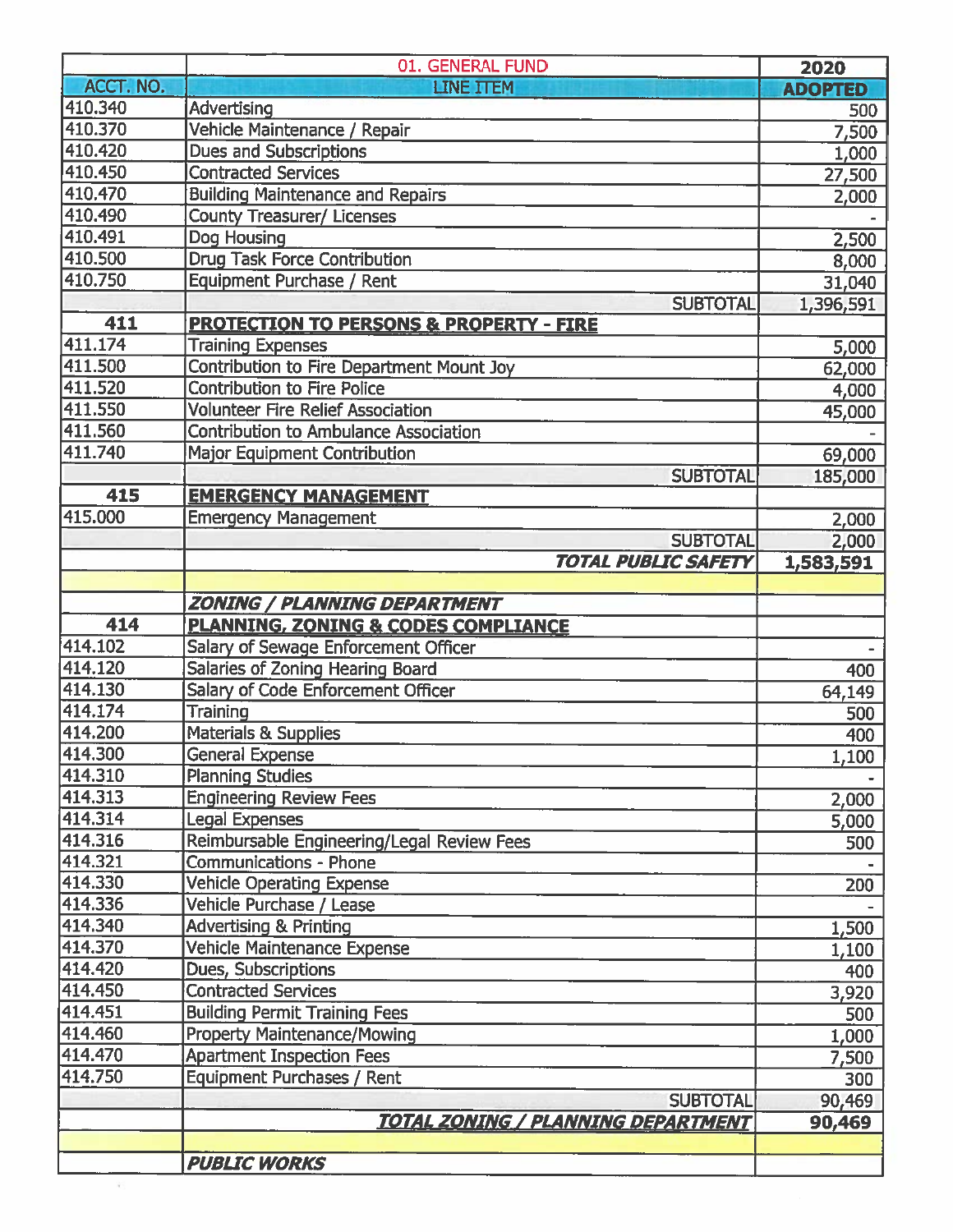|           | 01. GENERAL FUND                                                 | 2020           |
|-----------|------------------------------------------------------------------|----------------|
| ACCT. NO. | <b>LINE TTEM</b>                                                 | <b>ADOPTED</b> |
| 430       | <b>HIGHWAYS - GENERAL</b>                                        |                |
| 430.122   | <b>Wages - Public Works Director</b>                             | 62,130         |
| 430.130   | Wages - Labor                                                    | 188,696        |
| 430.174   | <b>Training</b>                                                  | 1,500          |
| 430.183   | <b>Overtime Wages</b>                                            | 13,000         |
| 430.200   | <b>Materials &amp; Supplies</b>                                  | 6,000          |
| 430.238   | <b>Uniforms</b>                                                  | 2,000          |
| 430.300   | <b>General Expense</b>                                           | 1,800          |
| 430.313   | Engineering                                                      | 15,000         |
| 430.314   | <b>Legal Services</b>                                            | 5,000          |
| 430.321   | Communications Expense - Phones                                  | 3,500          |
| 430.326   | Communications Expense - Radio                                   |                |
| 430.330   | <b>Vehicle Operating Expense</b>                                 | 10,500         |
| 430.336   | Vehicle Purchase / Lease                                         |                |
| 430.340   | <b>Advertising</b>                                               | 4,000          |
| 430.360   | Utilities (Gas & Electric)                                       | 6,000          |
| 430.370   | Vehicle Maintenance & Repairs                                    | 6,000          |
| 430.375   | <b>Equipment Maintenance &amp; Repairs</b>                       | 4,500          |
| 430.470   | <b>Building Maintenance &amp; Repairs</b>                        | 4,000          |
| 430.750   | Equipment Purchase / Rental                                      | 1,500          |
| 431.000   | <b>Street Sweeping</b>                                           | 6,000          |
| 434.000   | <b>Street Lighting</b>                                           | 112,000        |
| 435.600   | <b>Reconstruction of Sidewalk and Crosswalks</b>                 | 50,000         |
| 435.601   | Reconstruction/Repairs of Sidewalks-Main St. Revitalization Area | 1,000          |
| 435.817   | <b>Train Station Project</b>                                     |                |
|           | <b>SUBTOTAL</b>                                                  | 504,126        |
| 432       | <b>HIGHWAY MAINTENANCE - SNOW &amp; ICE REMOVAL</b>              |                |
| 432.200   | <b>Materials &amp; Supplies</b>                                  | 18,000         |
| 432.336   | Vehicle Purchase / Lease                                         |                |
| 432.375   | <b>Equipment Maintenance &amp; Repairs</b>                       | 2,000          |
| 432.450   | <b>Contracted Services</b>                                       | 6,500          |
| 432.750   | Equipment Purchases / Rent                                       | 3,000          |
|           | <b>SUBTOTAL</b>                                                  | 29,500         |
| 433       | <b>HIGHWAY MAINTENANCE - TRAFFIC CONTROL</b>                     |                |
| 433.000   | <b>Street Signs</b>                                              | 4,000          |
| 433.022   | <b>Street Painting/Marking</b>                                   | 5,000          |
| 433.300   | General Expense                                                  |                |
| 433.360   | <b>Traffic Signal Utilities</b>                                  | 4,500          |
| 433.370   | Maintenance & Repairs - Signals                                  | 4,000          |
| 433.375   | <b>Equipment Maintenance &amp; Repairs</b>                       | 500            |
| 433.750   | <b>Minor Purchases</b>                                           | 1,500          |
|           | <b>SUBTOTAL</b>                                                  | 19,500         |
| 438       | <b>HIGHWAY MAINTENANCE - TO HIGHWAYS AND BRIDGES</b>             |                |
| 438.200   | <b>Materials &amp; Supplies</b>                                  | 12,000         |
| 438.300   | <b>General Expense</b>                                           |                |
| 438.600   | <b>Street &amp; Alley Maintenance</b>                            | 10,000         |
|           | <b>SUBTOTAL</b>                                                  | 22,000         |
| 446       | <b>STORMWATER MANAGEMENT</b>                                     |                |
| 446.130   | Storm Water Management Enforcement Officer                       | 51,585         |
| 446.174   | <b>Training</b>                                                  | 500            |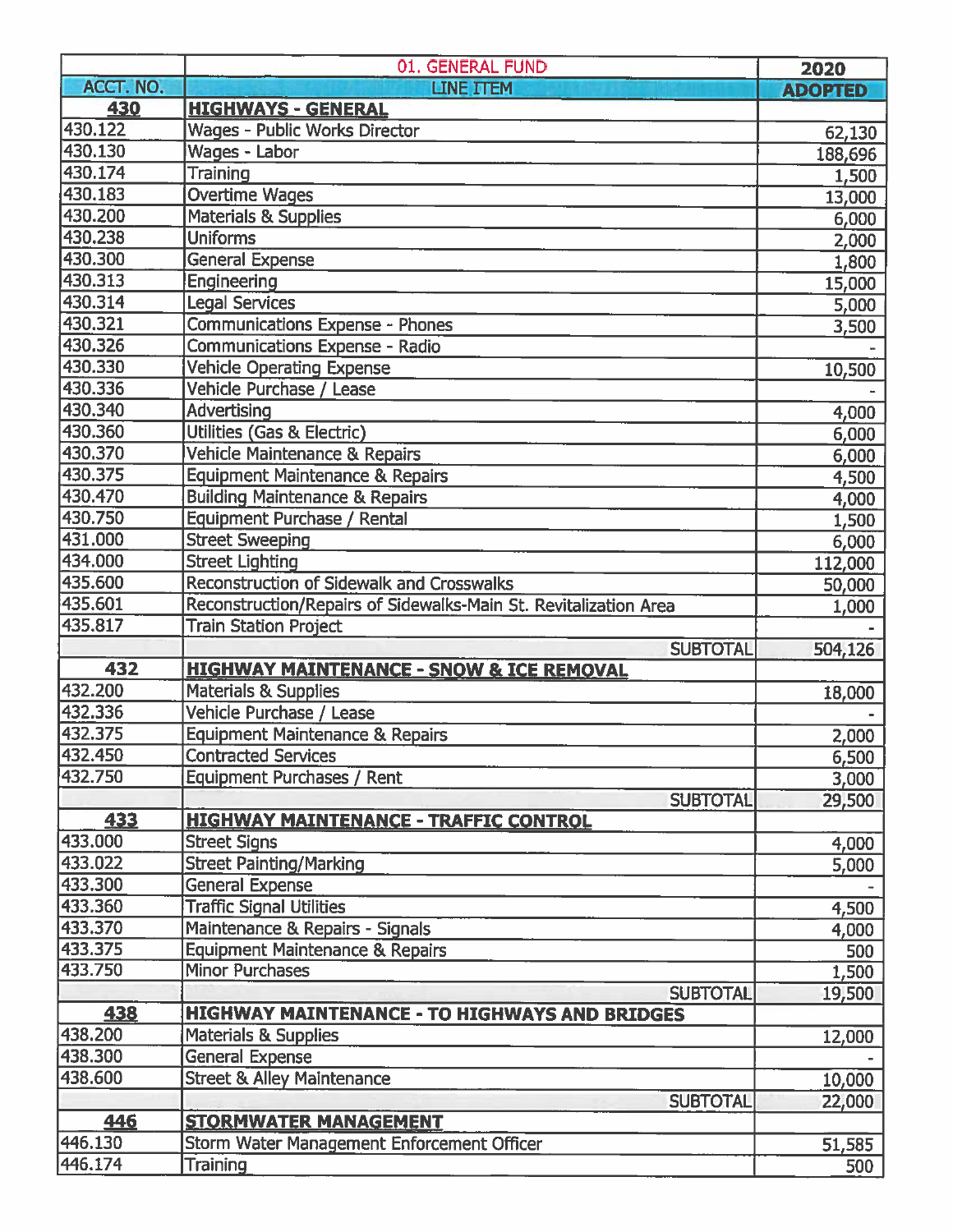|           | 01. GENERAL FUND                                   | 2020           |
|-----------|----------------------------------------------------|----------------|
| ACCT. NO. | <b>LINE ITEM</b>                                   | <b>ADOPTED</b> |
| 446.200   | <b>Materials &amp; Supplies</b>                    | 1,000          |
| 446.313   | Engineering                                        | 22,000         |
| 446.314   | <b>Legal Services</b>                              | 3,000          |
| 446.321   | Phone/Data Plan                                    | 500            |
| 446.370   | Stormwater Facility Maintenance and Repairs        | 5,000          |
| 446.371   | SW Infrastructure Maintenance and Repairs          | 20,000         |
| 446.420   | <b>SW Dues and Subscriptions</b>                   | 500            |
| 446,450   | <b>Contracted Services</b>                         | 6,000          |
|           | <b>SUBTOTAL</b>                                    | 110,085        |
|           | <b>TOTAL PUBLIC WORKS</b>                          | 685,211        |
|           |                                                    |                |
|           | <b>PARKS DEPARTMENT - CULTURE &amp; RECREATION</b> |                |
| 451       | <b>PARKS DEPARTMENT SHOP</b>                       |                |
| 451.100   | <b>Florin Station</b>                              | 9,000          |
|           | <b>SUBTOTAL</b>                                    | 9,000          |
| 454       | <b>PARKS &amp; PLAYGROUNDS</b>                     |                |
| 454.100   | <b>Rotary Park</b>                                 |                |
| 454.122   | <b>Wages Supervisor</b>                            | 54,979         |
| 454.130   | Labor                                              | 63,792         |
| 454.174   | <b>Training</b>                                    | 1,800          |
| 454.183   | Overtime                                           | 5,000          |
| 454.200   | <b>Materials &amp; Supplies</b>                    | 6,000          |
| 454.238   | <b>Uniforms</b>                                    | 500            |
| 454.300   | <b>General Expense</b>                             | 1,000          |
| 454.321   | Phone                                              | 2,000          |
| 454.326   | Radio                                              |                |
| 454.330   | <b>Vehicle Operating Expense</b>                   | 5,500          |
| 454.336   | Vehicle Purchase / Lease                           |                |
| 454.340   | <b>Advertising</b>                                 | 500            |
| 454.360   | Utilities (Electric in parks)                      | 4,700          |
| 454.370   | Maintenance & Repairs                              | 2,000          |
| 454.375   | <b>Equipment Maintenance &amp; Repairs</b>         | 6,000          |
| 454.400   | Tree Maintenance & Replacement                     | 5,000          |
| 454.450   | <b>Contracted Services</b>                         | 7,500          |
| 454.600   | <b>Reconstruction/Major Repairs</b>                | 10,500         |
| 454.750   | <b>Equipment Purchase/Rental</b>                   | 2,000          |
|           | <b>SUBTOTAL</b>                                    | 178,771        |
| 455       | <b>SHADE TREES</b>                                 |                |
| 455.000   | <b>Shade Trees</b>                                 | 500            |
| 455.370   | <b>Street Tree Maintenance</b>                     | 1,000          |
| 455.600   | Construction / Major Repairs                       |                |
|           | <b>SUBTOTAL</b>                                    | 1,500          |
| 456       | <b>LIBRARY / OTHER ORGANIZATIONS</b>               |                |
| 456.370   | Mount Joy Historical Society                       | 3,500          |
| 456.371   | Mount Joy Food Bank                                | 4,750          |
| 456.500   | Contributions to Milanoff Schock Library           | 36,132         |
|           | <b>SUBTOTAL</b>                                    | 44,382         |
|           | <b>TOTAL CULTURE &amp; RECREATION</b>              | 233,653        |
|           |                                                    |                |
|           | <b>ECONOMIC / COMMUNITY DEVELOPMENT</b>            |                |